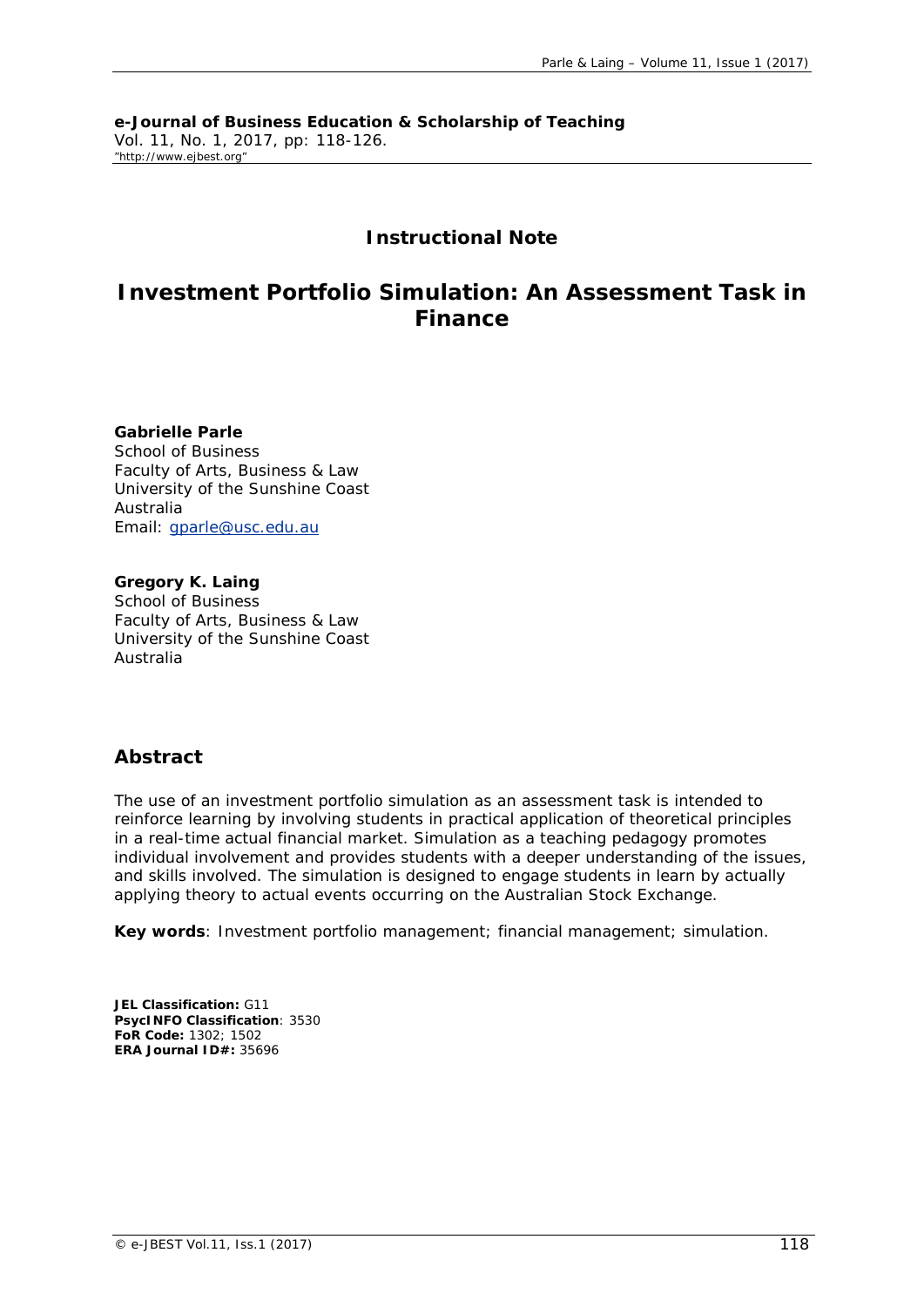# **Introduction**

Financial planning is a recently evolved discipline that can trace its theoretical underpinnings to the fields of accounting, finance, general insurance, life assurance and law. Graduates require technical skills and a broad range of theoretical knowledge in addition to specific adherence to legal requirements (Goetz, Tombs & Hampton, 2005). Financial planning is by its very nature an applied profession in much the same way as accounting, law, medicine, nursing and veterinarian science.

Investment portfolios are an essential component of superannuation funds in general and are especially pertinent in the context of self-managed superannuation funds in Australia. Investment portfolios are therefore an important aspect in the education of students in preparation for their transition to a financial planning career. Here the emphasis needs to be placed on the realities of dealing with investments in the market place. What has been labelled as experiential learning (Kolb, 1984) or active learning (Bonwell & Eison, 1991).

Experiential learning is effectively 'the process whereby knowledge is created through the transformation of experience. Knowledge results from the combination of grasping and transforming experience' (Kolb 1984, 41) The experiential learning model of Kolb (1984) was successfully used by Svinicki and Dixon (1987) as the framework for selecting and sequencing classroom activities that supported the development of problem solving skills and was claimed to be even of benefit for students with different learning styles. By contrast active learning 'involves students in doing things and thinking about the things they are doing' (Bonwell & Eison, 1991, 2). In simple terms both theoretical approaches are concerned with the concept of learning by doing (Chang, Gomes, & Schorfheide, 2002).

Various disciplines have used experiential learning to address learning objectives such as, accounting (Eckardt, Selen & Wynder, 2015), business statistics (Hakeem 2001), organizational theory (Blunsdon, Reed, McNeil & McEachern 2003), marketing (Sautter, Pratt & Shanahan 2000), and macro economics (Gremmen & Potters 1997). An approach to providing experiential learning which has relevance in the business environment is a simulation. The design and implementation of simulations are pedagogically based and seek to replicate real world situations by use of activities such as games, scenarios, role-play, all of which involve decision making experiences (London, 1970).

## **Simulation Learning Objectives**

The learning objectives of this task are aligned with the learning outcomes of a business finance course. These attributes are identified as:

- *Critical Thinking /Analytical skills*; each student is required to analyse the data and prepare a report regarding their investment portfolio decisions, its performance, buying / selling of investments, as well justifying their decisions.
- *Understanding and Interpretation*; each student has to manage the investment portfolio and is required to demonstrate the extent of their knowledge.
- *Application of Business Finance theory and techniques*; each student has to demonstrate their knowledge of the various finance issues inherent in the case study.

Assessment is based upon the ability of the student to apply the theory and tools to establish, monitor, and adjust to market changes in a real-time environment.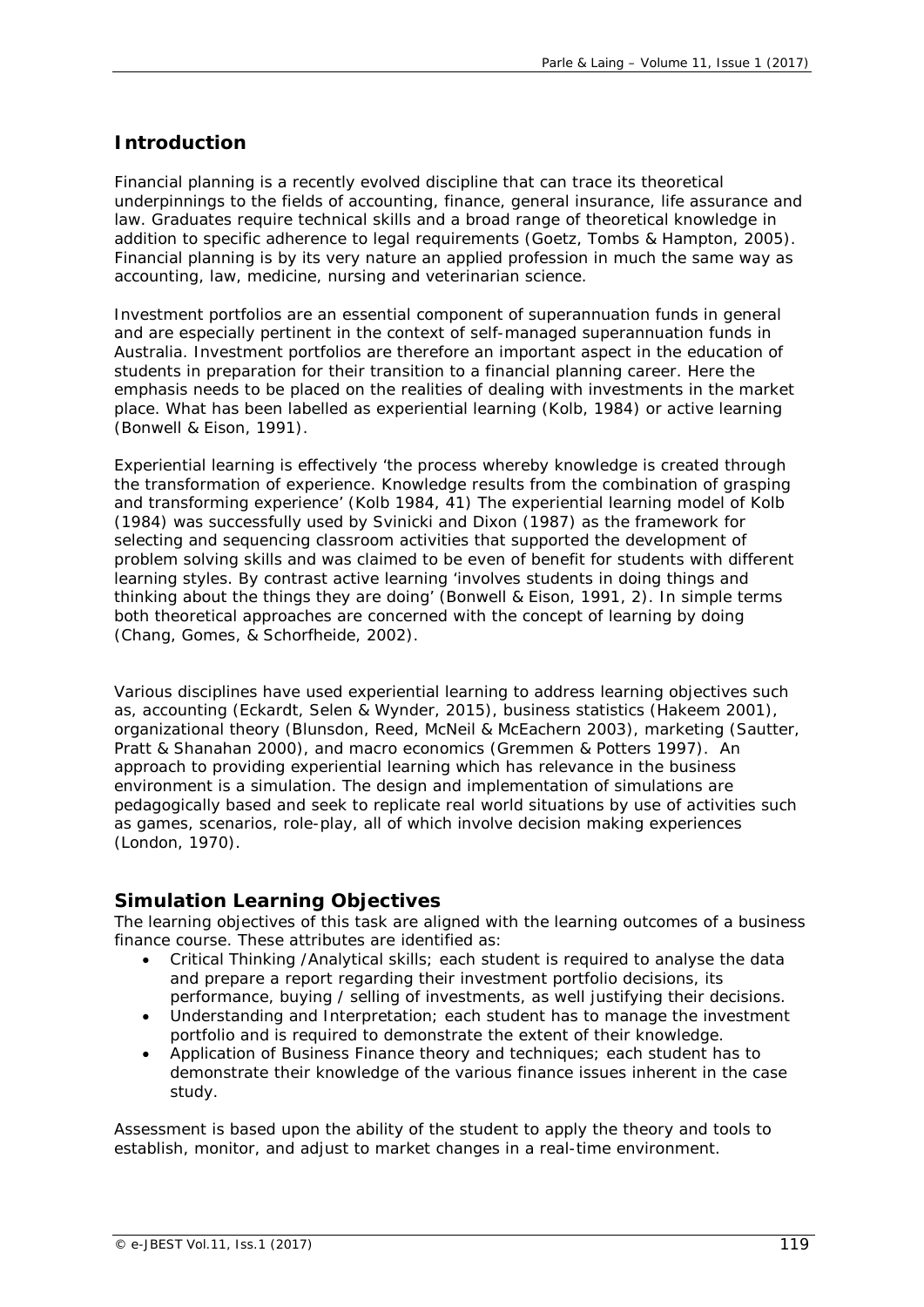## **Implementation Guidelines**

Students are instructed that they are required to read and monitor the financial newspapers as well as internet updates on the Australian Stock Exchange and the global financial market. The explanation for this is that they are expected to apply financial theory to the establishment of an Investment Portfolio and to then monitor and report on their investment decisions. Students are advised that the simulation is intended to reinforce their learning by immersing them in the real-time activities of creating and maintain an investment portfolio. Further guidance may be given in the form of excel spreadsheet template depending upon the extent of the student experience with creating Excel spreadsheets and using formulas.

The investment simulation instructions are provided to the students (verbally, in hardcopy and on the course Blackboard site) along with the assessment rubric and the basic flow chart. Students are then asked if they have any questions and are advised that should they have any questions during the simulation they should raise them through the specific site established under the Blackboard Discussion Board for the simulation. Students are given 10 weeks to undertake the simulation because of the need to assess the outcomes and provide feedback and debrief. The basic stages of the simulation are summarised in the flowchart presented in Diagram 1.

## **Diagram 1.**

*Stages of the Investment Portfolio Simulation*



# **Assessment Method**

To enhance the comprehension of the method of assessment process the students are provided with a rubric (diagram 2) which is aligned with the learning objectives and the extent of the level of performance that is expected to achieve any one of the different grades. Assessment is made of the weekly reports and the quality of explanation given to justify their decisions to buy and or sell along with the need to maintain the desired beta level which is in effect their predetermined risk level. Variations from this risk level need to be strongly justified by the students as should they be managing the portfolio for a client they would need to keep to the risk level of that client. The theory used in their reports is also evaluated for its relevance and appropriateness, consideration will also need to be given to any changes in the local and or global market that may have an impact on the portfolio value. The final analysis is concerned with the extent that the portfolio has changed in value, this will require comparison of the results for the entire cohort to determine which student achieved the highest growth, marks for levels may be calculated based upon a bell curve and also the actual overall stock market performance for period.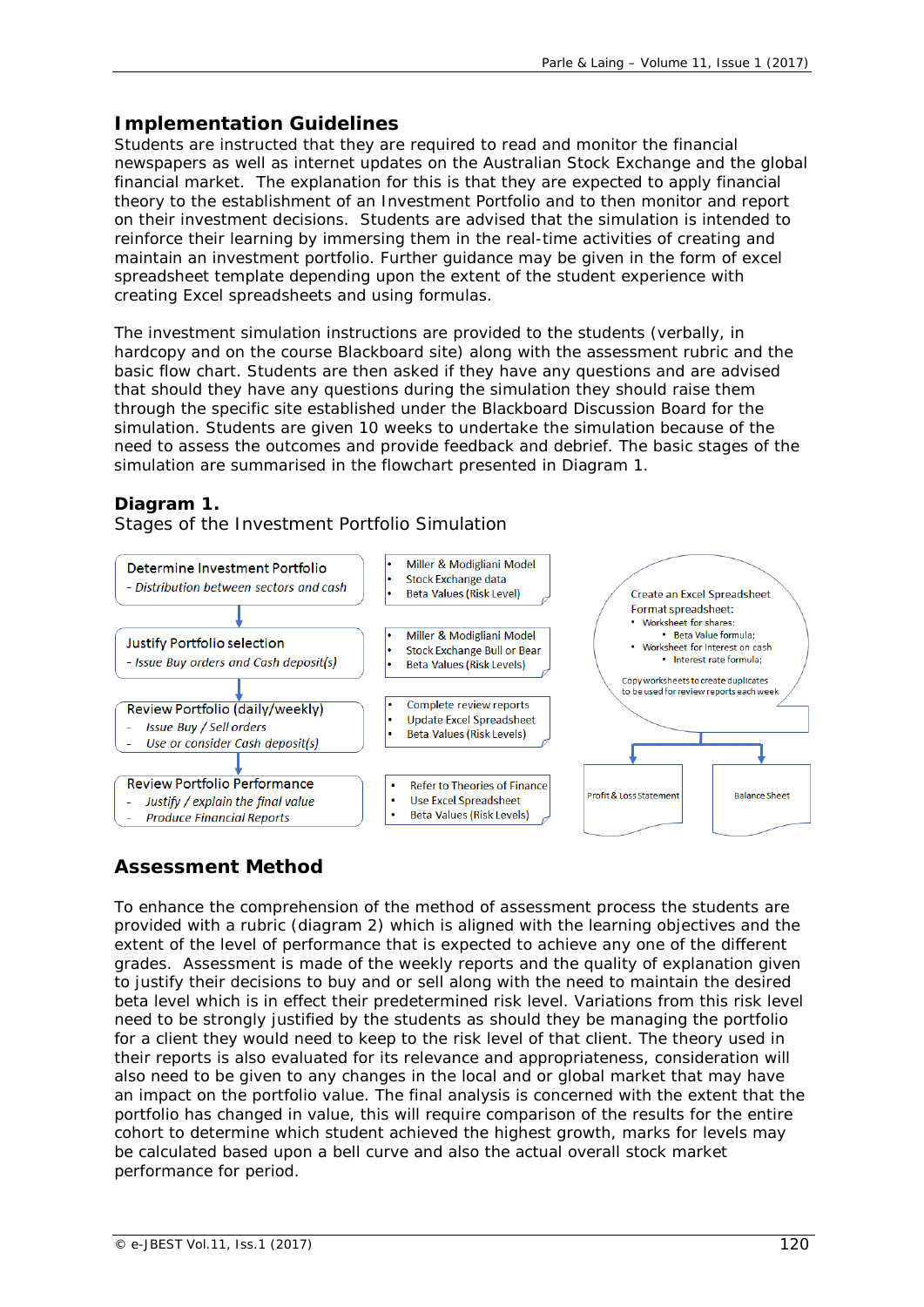The following alphabetical index approach is used to link the various sections to the learning outcomes:

#### **(A)Critical Thinking / Analytical skills**

Ability to reason logically, to analyse, to deconstruct, synthesise and evaluate data, providing evidence and arguments in support of the decisions made.

#### **(B) Understanding & Interpretation**

Demonstrate cognitive and technical skills, attitudes and abilities directly related to the finance sector in regards to the investment portfolio.

### **(C) Application of Business Finance theory and techniques**

Demonstrates core theoretical, content and practical elements in the finance discipline with application to the investment portfolio.

### **Diagram 2.**

#### *Investment Portfolio Simulation Assessment Rubric*

#### **Investment Portfolio Simulation**

| Issue / Criteria                                                                                                  | <b>Excellent</b>                                                                                                                                                                         | <b>Very Good</b>                                                                                                                          | Good                                                                                                                                      | Satisfactory                                                                                                      | Less than<br>Satisfactory                                                                                     |
|-------------------------------------------------------------------------------------------------------------------|------------------------------------------------------------------------------------------------------------------------------------------------------------------------------------------|-------------------------------------------------------------------------------------------------------------------------------------------|-------------------------------------------------------------------------------------------------------------------------------------------|-------------------------------------------------------------------------------------------------------------------|---------------------------------------------------------------------------------------------------------------|
| Selection of Investment<br>Portfolio (Calculations)<br>25%<br>(A), (B) & (C)                                      | Exemplary work!<br>Demonstrated<br>highly astute<br>knowledge with<br>comprehensive<br>level of application<br>& understanding.                                                          | Demonstrated<br>comprehensiv<br>e level of<br>application and<br>understanding.                                                           | Demonstrated<br>understanding<br>& ability to<br>apply<br>knowledge.                                                                      | Mostly Correct.<br>Demonstrated<br>minimum/<br>limited<br>understanding<br>and knowledge.                         | Not correct.<br>Mostly wrong.<br>Understanding &<br>knowledge not<br>demonstrated.                            |
| Share Market Weekly<br>Monitoring & Analysis<br>25%<br>$(A)$ , $(B)$ & $(C)$                                      | Exemplary work!.<br>Reflections are<br>precise and<br>thorough with<br>highly<br>comprehensive<br>detailed<br>explanations of<br>performance.<br>Shares traded to<br>plan (very active). | Reflections are<br>thorough with<br>comprehensiv<br>e explanations<br>of performance.<br>Shares traded<br>on a regular<br>basis (active). | Reflections are<br>somewhat<br>relevant with<br>qeneral<br>explanations of<br>performance.<br>Shares traded<br>irregularly<br>(reactive). | Reflections are<br>limited with<br>minimal<br>explanations of<br>performance.<br>Limited trading<br>of shares.    | Reflections are<br>rushed with<br>insufficient<br>explanations of<br>performance.<br>No or little<br>trading. |
| Financial<br>Performance of the<br>Portfolio<br>25%<br>$(B)$ & $(C)$                                              | Value of<br>Investment<br>Portfolio as per<br>relevant percentile<br>of results.<br>A compelling<br>justification.                                                                       | Value of<br>Investment<br>Portfolio as per<br>relevant<br>percentile of<br>results.<br>A convincing<br>justification.                     | Value of<br>Investment<br>Portfolio as per<br>relevant<br>percentile of<br>results.<br>A pertinent<br>valid<br>justification.             | The value of the<br>Investment<br>Portfolio<br>remained above<br>initial amount.<br>Low percentile of<br>results. | The value of the<br>Investment<br>Portfolio<br>declined.<br>Lower percentile<br>of results.                   |
| Justification from Theory<br>and<br>clarification<br>of<br>market<br>and<br>global trends<br>25%<br>$(B)$ & $(C)$ | Exemplary work!.<br>Demonstrated<br>highly astute<br>knowledge of<br>topic.<br>A compelling<br>argument.                                                                                 | Demonstrated<br>and applied<br>comprehensiv<br>e knowledge of<br>topic.<br>A convincing<br>argument.                                      | Demonstrated<br>and applied<br>knowledge of<br>topic.<br>A pertinent<br>valid argument.                                                   | Mostly Correct.<br>Demonstrated<br>minimum/<br>limited<br>understanding<br>and knowledge.                         | Not correct.<br>Mostly wrong.<br>Understanding &<br>knowledge not<br>demonstrated                             |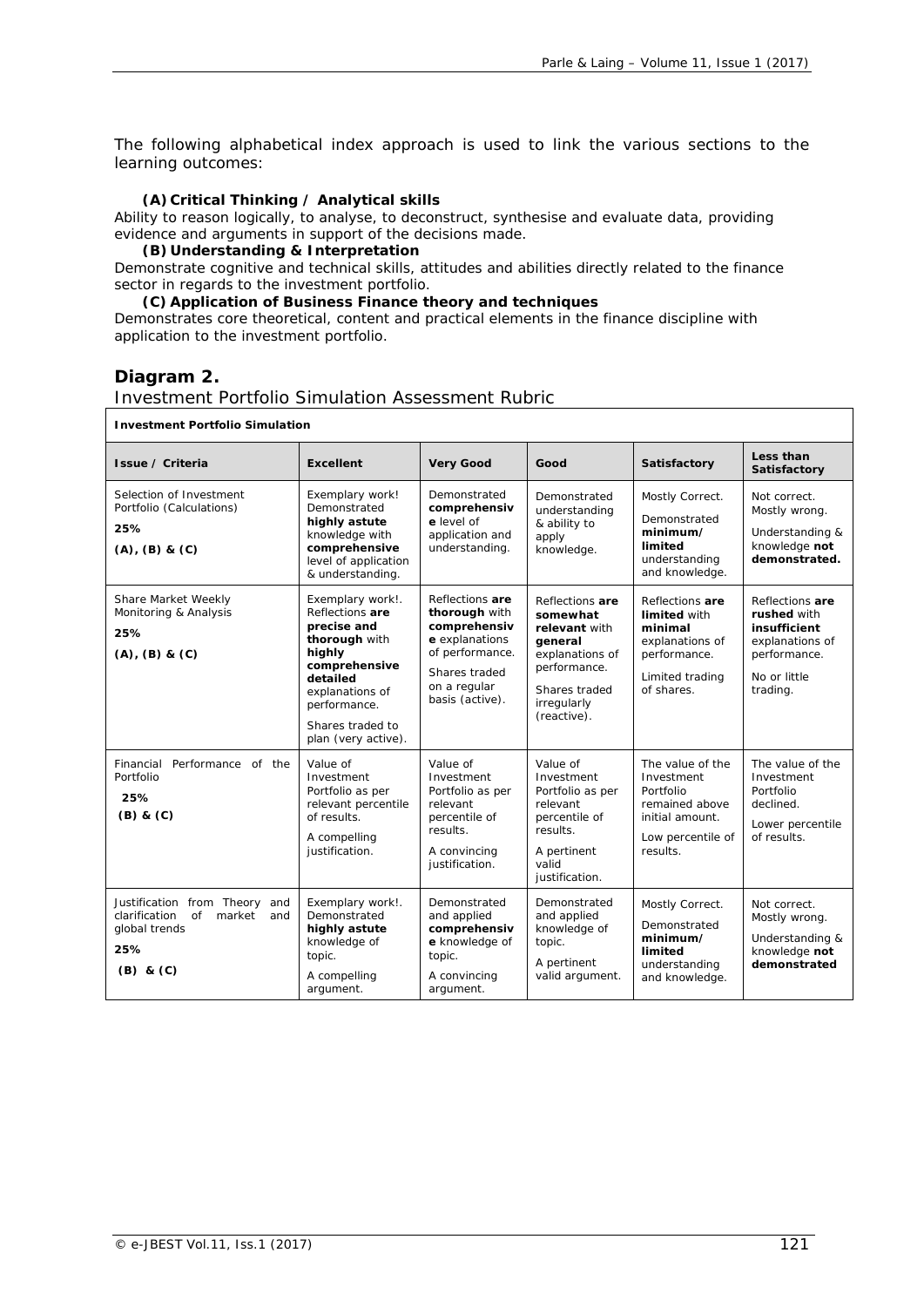## **The Simulation Overview**

### **Investment Portfolio – Major Assignment Task**

You are required to establish and manage an investment portfolio of \$1,000,000.00 AUS over the next 10 weeks. You must invest a minimum of 90% in Shares on the Australian Stock Exchange, the other 10% may be invested in a bank account, a short-term term deposit or the Short-Term Money Market. The requirement is to build capital growth and increase the value of the \$1 million dollars whilst maintaining the initially identified (stated) Beta Risk level.

The portfolio selection requires you to provide an analysis of the shares you select to buy and the basis for your management of the portfolio for the duration of the 10 weeks. Management of the portfolio will require you make very clear in your report the Trading Strategy you intend to use. The analysis should include the industry sector for each and every share in your portfolio.

You must specify the level of beta risk of your portfolio that you intend to maintain and show how the beta values of the shares you have chosen produce/meet the chosen beta level for the portfolio.

You are allowed some degree of flexibility in preparation and structure of your initial report. However, it must show your awareness of the theoretical issues concerned with Portfolio selection and management.

### *Buying and/or Selling Shares:*

For each parcel of shares in a particular Company you must provide (that is complete) a Buy/Sell form – the form is as follows:

| Shares in (Company Name & ID):               |               |
|----------------------------------------------|---------------|
| <b>Number of Shares:</b>                     |               |
| Price:                                       | Ś             |
| <b>Beta Factor:</b>                          |               |
| Total:                                       | \$            |
| Transaction cost (0.01%):                    | $\frac{5}{5}$ |
| <b>New Portfolio Value:</b>                  |               |
| Acknowledged/Lodgement date:<br>Received by: |               |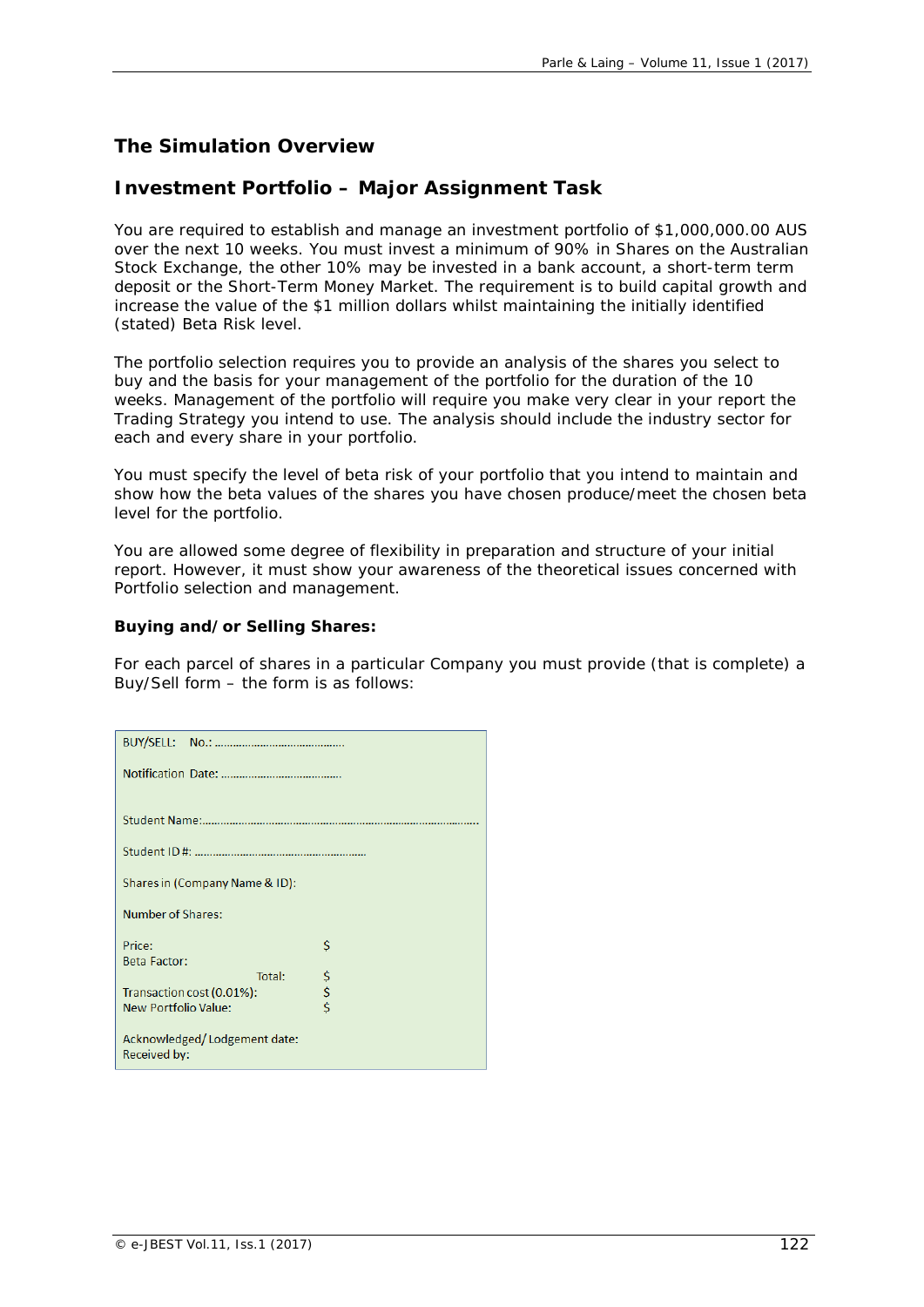The price of the shares must be the price on the Stock Exchange as at the date you register the lodgement of the buy or sell.

You are required to provide a summary table every 2 weeks of progress of the Share Portfolio using the headings and format as per Table 1.

| QTY      | <u>Sammary or Share mivestments</u><br>Share<br><b>Description</b> | Beta   | Port/  | Buy/ | Buy                |              | Price |            | Sell # |              | <b>Price per</b><br>share |                    | <b>Buy Value Total Present Value</b> |          |        |  |  |  |  | Gross<br>(Book) | <b>Distribution</b><br>$\mathbf{v}_0$ |
|----------|--------------------------------------------------------------------|--------|--------|------|--------------------|--------------|-------|------------|--------|--------------|---------------------------|--------------------|--------------------------------------|----------|--------|--|--|--|--|-----------------|---------------------------------------|
|          |                                                                    |        | Beta   |      |                    | Per<br>share | now   |            |        |              |                           | <b>Profit/Loss</b> |                                      |          |        |  |  |  |  |                 |                                       |
| 5000 AAA |                                                                    | 1.2643 | 0.0942 |      | \$                 | 14.50        | \$    | 14.40      |        | 72,500.00    |                           | 72,000.00          | -\$                                  | 500.00   | 7.45%  |  |  |  |  |                 |                                       |
|          | 6500 BBB                                                           | 0.5158 | 0.0954 |      | \$                 | 27.36        | \$    | 27.50      |        | 177,840.00   |                           | 178,750.00         |                                      | 910.00   | 18.50% |  |  |  |  |                 |                                       |
|          | 7500 JJJ Mining                                                    | 1.8739 | 0.4619 |      | \$                 | 31.85        | \$.   | 31.75      |        | 238,875,00   |                           | 238,125,00         | -\$                                  | 750.00   | 24.65% |  |  |  |  |                 |                                       |
|          | 8000 WWW Mining                                                    | 1.2669 | 0.6258 |      | \$                 | 58.50        | - \$  | 59.65      | \$     | 468,000,00   | \$                        | 477,200.00         | \$                                   | 9,200.00 | 49.40% |  |  |  |  |                 |                                       |
|          |                                                                    |        | 1.2774 |      | <b>Gross Value</b> |              |       | 957,215.00 |        | \$966,075.00 |                           | 8,860.00           | 100.00%                              |          |        |  |  |  |  |                 |                                       |

**Table 1.**

*Summary of Share Investments*

Students should note the level of the portfolio beta and comment on any movement from the initial investment stage through each reporting period (every 2 weeks). The intention should be to maintain this as close as possible to the desired portfolio beta level. The discussion should draw on the theory pertaining to the need for diversification of the portfolio and the interpretation of beta values against the market.

For example, in the portfolio reported in Table 1 above the portfolio beta is 1.2774, this is indicating a risk level higher than the market (the market is represented as a beta of 1.00) so the decision to invest in this group of shares is arguably about the student seeking higher returns than the market. The initial portfolio beta was 1.2786 so this change is not dramatic and the basic level is still representative of the initial decision of the student. In this case the returns as measured by the growth in the share values would seem to confirm that the decision was indeed the correct one. However, this will depend on the state of the market during the period and students are just as likely to find that a down turn in the market could have serious consequences for their portfolio. A valuable learning lesson for students since the volatility of the market is for the most part unpredictable and made even more problematic by the global economic environment.

For any Cash or Short-Term Money market investments use the headings and format as per Table 2.

| Summary of Cash Investments                             |                                  |                         |                       |                           |  |  |  |  |
|---------------------------------------------------------|----------------------------------|-------------------------|-----------------------|---------------------------|--|--|--|--|
| <b>Bank</b> /<br><b>Financial</b><br><b>Institution</b> | <b>Amount</b><br><b>Invested</b> | <b>Interest</b><br>Rate | <b>Term</b><br>(date) | <b>Interest</b><br>Earned |  |  |  |  |
| EastPac                                                 | \$1,827.78                       | 0.00% N/A               |                       |                           |  |  |  |  |
| Stitch                                                  | \$40,000.00                      |                         | 6.50% 60 days         | 427.40                    |  |  |  |  |

**Table 2.**

Further analysis reveals that the student has chosen to operate a normal bank account and invest a lump sum in a 60 days short-term deposit. The normal bank account earns no interest while the short-term deposit attracts a 6.5% interest rate. By comparison the interest earned on the share portfolio is a mere 0.93% so the cash investment was a wise decision on the part of the student since the intention is to grow the value of the amount of \$1,000,000 by as much as possible within the short period of time.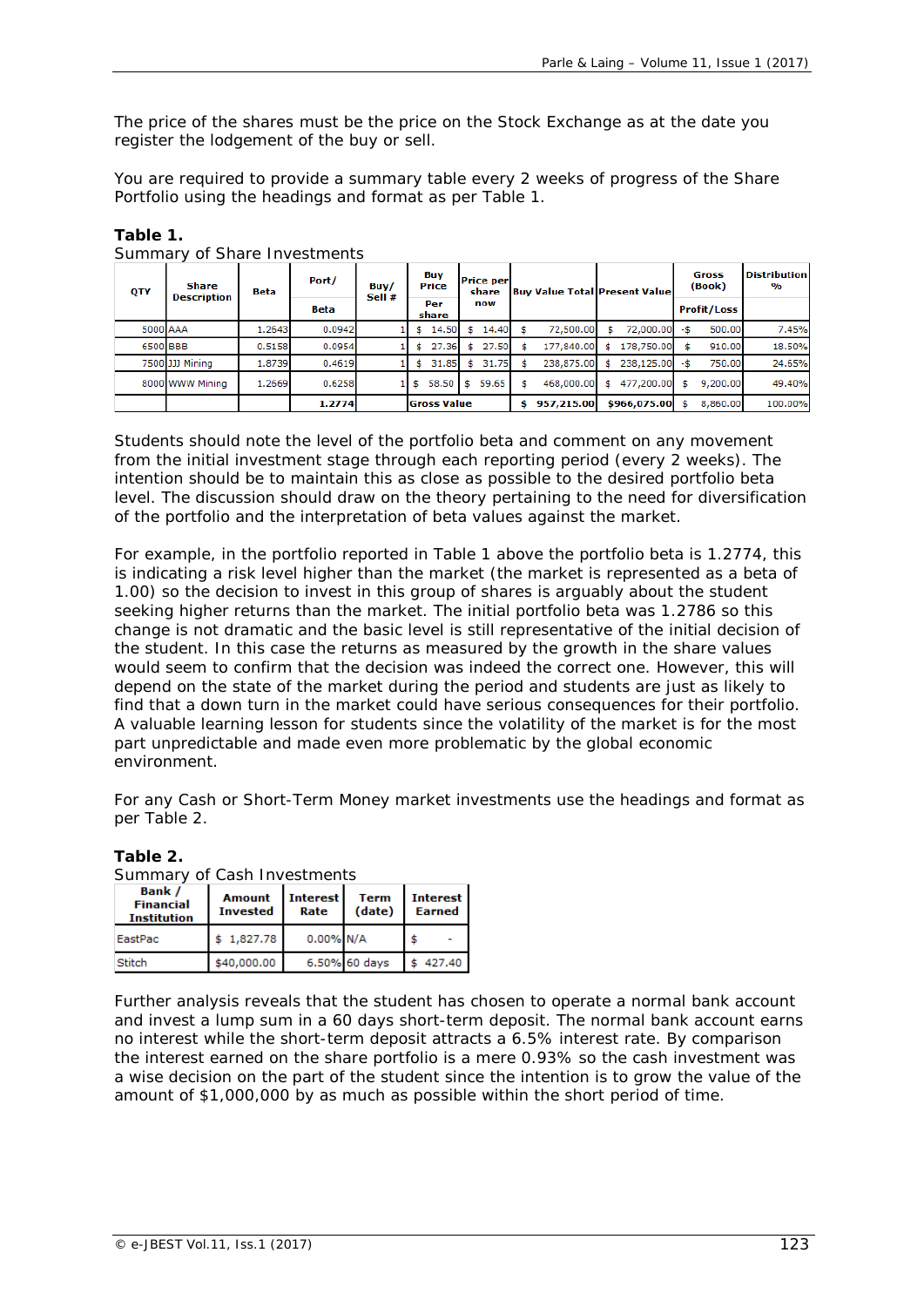The final stage of the simulation is to produce a set of financial reports dealing with the investment of the \$1,000,000. For this stage students are encouraged to adopt a very simple approach involving a basic Income Statement and Balance Sheet. There is an expectation that students should be familiar with financial accounting reports at this stage of their degree so no additional instructions are considered necessary. In addition to the capital growth of the share portfolio students also need to monitor and be aware of any distribution of dividends and this is an area that warrants inclusion in the financial reports. Examples of the Income Statement and Balance Sheet are presented in Tables 3 and 4.

### **Table 3.**

| Income Statement            |    |          |                |
|-----------------------------|----|----------|----------------|
| <b>Revenue:</b>             |    |          |                |
| Gain on sale of shares      | \$ |          |                |
| Gain on share values        | \$ | 8,860,00 |                |
| Dividends received          | \$ | 150.00   |                |
| <b>Interest</b>             | \$ | 427.40   |                |
|                             |    |          | \$<br>9,437.40 |
| <b>Expenses:</b>            |    |          |                |
| Costs of Buving and Selling | Ś  | 957.22   |                |
| Other expenses              | \$ |          |                |
|                             |    |          | \$<br>957.22   |
| <b>Profit</b>               |    |          | \$<br>8,480.18 |

From the Income Statement it is apparent that the student did not make any sales and that the only transactions were the original acquisition of the shares as indicated by the costs of buying and selling. One good point in the favour of this student is that the dividends are included in the revenue.

#### **Table 4.**

Capital

| <b>Owners' Fauity:</b> |   |            |                |
|------------------------|---|------------|----------------|
|                        |   |            | \$1,008,480.18 |
| Share Portfolio        | S | 966,075.00 |                |
| Cash at Bank           |   | 42,405.18  |                |
| <b>Assets:</b>         |   |            |                |
| <i>Balance Sheet</i>   |   |            |                |
|                        |   |            |                |

The Balance Sheet is simple but to the point, the student has made the adjustments to the cash at bank to reflect the transactions. How this profit compares to the other students is something that will need to be considered in evaluating a mark. Should there have been a down turn or conversely an increase in the market during the period it will be reflected in the performance of all the students' results. Hence, should a global financial crisis have occurred during this time period then all the students' would have been adversely affected.

 $$1,008,480.18$ 

### **Summary**

This simulation relies on the use of the data available from the Australian Stock Exchange which may be sourced from the internet or from the major financial newspapers. Students are required to employ spreadsheet skills to create and maintain their portfolio data and to extract reports to be submitted every 2 weeks. The use of a learning management system (LMS) such as Blackboard is useful in regards to the submission of all transactions and reports by the students, this approach provides specific information regarding date, time and frequency of all such interaction by each individual student.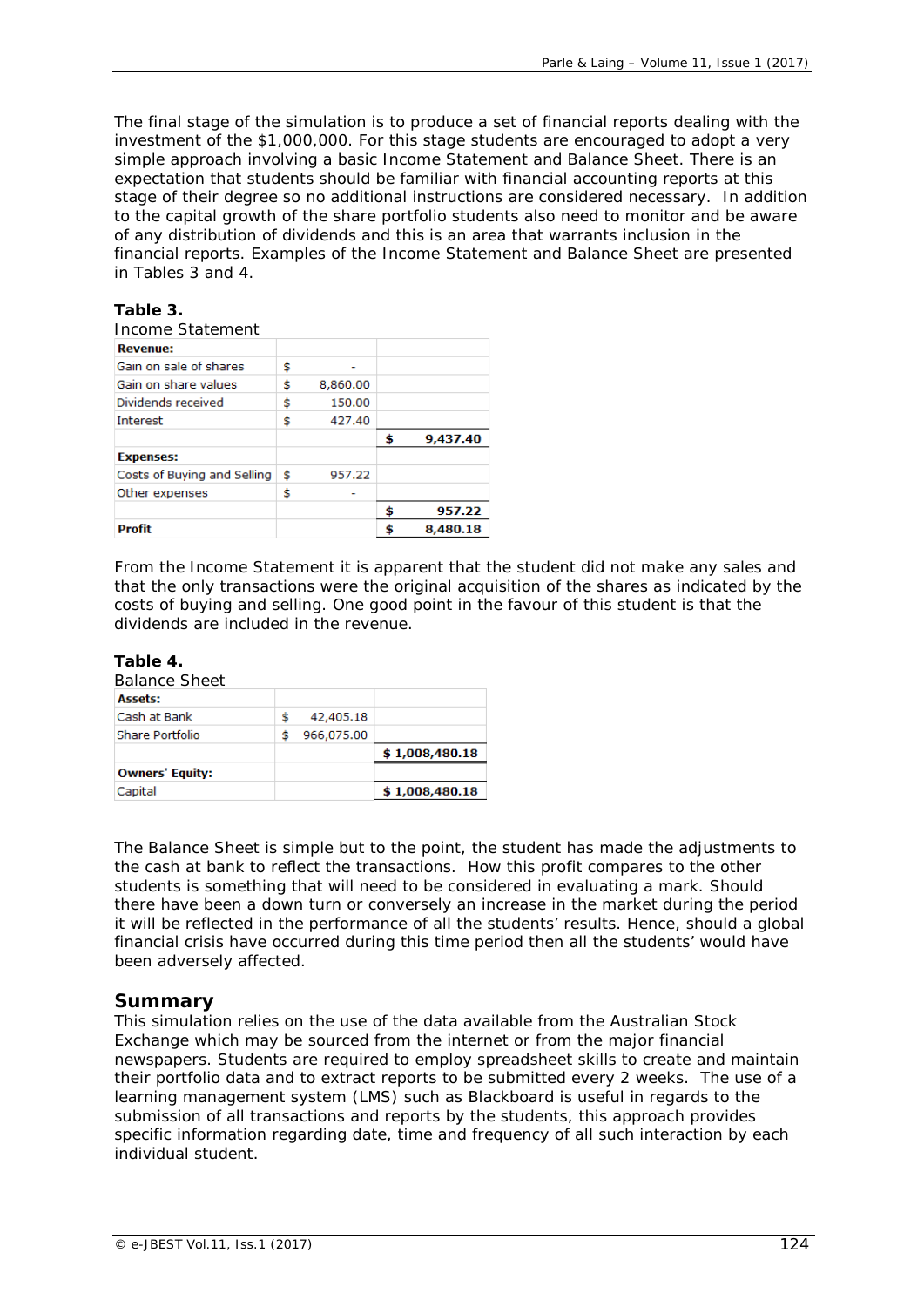### **References**

- Adobor, H. & Daneshfar, A. (2006). Management simulations: determining their effectiveness, *Journal of Management Development*, 25(2), 151-168.
- Blunsdon B., Reed K., McNeil N. & McEachern S. (2003). Experiential learning in social science theory: An investigation of the relationship between student enjoyment and learning, *Higher Education Research & Development*, 22(1), 43-56.
- Baglione, S. L. (2006). Educational / Training Issues Role-playing a public relations crisis: Preparing business students for career challenges', *Journal of Promotion Management,* 12(3,4), 47-61.
- Chang, Y., Gomes, J. F., & Schorfheide, F. (2002). Learning-by-doing as a propagation mechanism. *American Economic Review*, 92(5), 1498-1520.
- Eckardt, G., Selen, W. & Wynder, M. (2015). Recognising the effects of costing assumptions in educational business simulation games, *e-Journal of Business Education & Scholarship of Teaching*, 9(1), 43-60.
- Faria, A. J. (1976). Relevancy and the business simulation game, *Business and Society*, 17(1), 31-39.
- Goetz, J., Tombs, J. & Hampton, V. (2005). Easing college students' transition into financial planning profession, *Financial Services Review*, 14(3), 231-251.
- Gremmen H. & Potters J. (1997). Assessing the efficacy of gaming in economic education, *Journal of Economic Education*, 28(4), 291-303.
- Hakeem S.A. (2001). Effect of experiential learning in business statistics, *Journal of Education for Business*, 77(7), 95-98.
- Kolb D.A. (1984). *Experiential Learning: Experience as a source of learning and development,* Prentice-Hall: Englewood Cliffs, NJ.
- London, H. (1970). The futility of testing: Simulation as a test case, *Educational Leadership*, October, 93-95.
- Svinicki- M. & Dixon N. (1987). The Kolb Model modified for classroom activities, *College Teaching*, 35(4), 141-146.